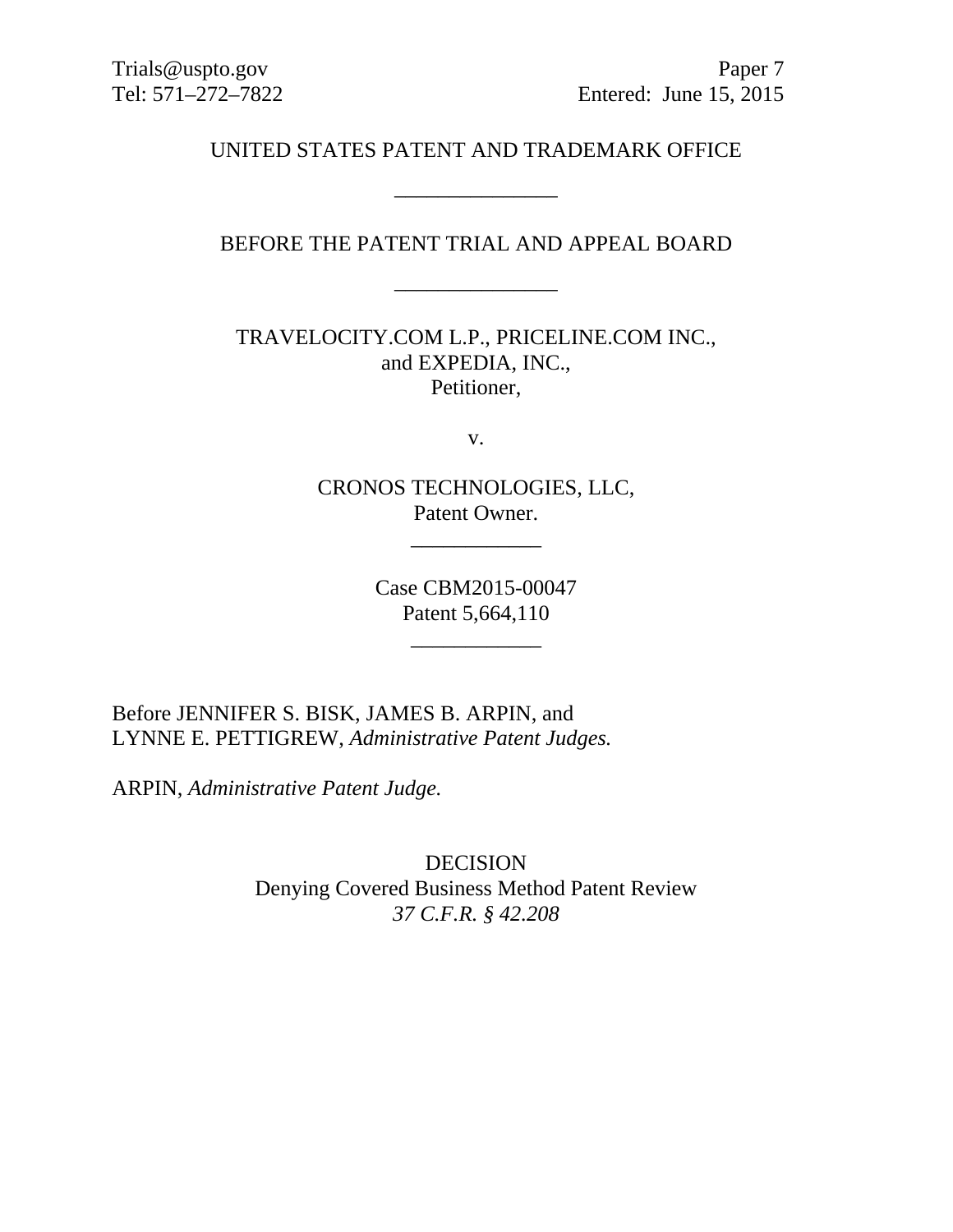#### I. INTRODUCTION

Travelocity.com L.P., Priceline.com Inc., and Expedia, Inc. (collectively, "Petitioner") filed a Petition (Paper 1, "Pet.") requesting institution of a covered business method patent review of claims 1–3, 8–12, 14–18, 22, 24, 26–28, 30–32, 34, 41, 42, 44–46, 49, 50, 52–55, 57–66, 71– 73, and 75 of U.S. Patent No. 5,664,110 (Ex. 1001, "the '110 patent") pursuant to 35 U.S.C. §§ 321–329. Cronos Technologies, LLC ("Patent Owner") filed a Preliminary Response (Paper 6, "Prelim. Resp.").

We have jurisdiction under 35 U.S.C. § 324(a), which provides that a covered business method patent review may not be instituted "unless . . . the information presented in the petition filed under section 321, if such information is not rebutted, would demonstrate that it is more likely than not that at least 1 of the claims challenged in the petition is unpatentable." In view of the substantially similar arguments presented and the same references applied in an earlier Petition for covered business method patent review, filed by the same Petitioner, we do not institute a covered business method patent review on any challenged claim.

# *A. Related Matters*

The '110 patent was the subject of an earlier Petition for covered business method patent review, *Travelocity.com L.P. v. Cronos Techs., LLC*, Case CBM2014-00082. Pet. 2 n.1. We denied the Petition for covered business method patent review in CBM2014-00082. *Id.* The '110 patent has been asserted against Petitioner in *Cronos Technologies LLC v. Travelocity.com L.P*., Case No. 1:13-cv-01544-LPS (D. Del.); *Cronos Technologies LLC v. Priceline.com*, Case No. 1:13-cv-01541-LPS (D. Del.);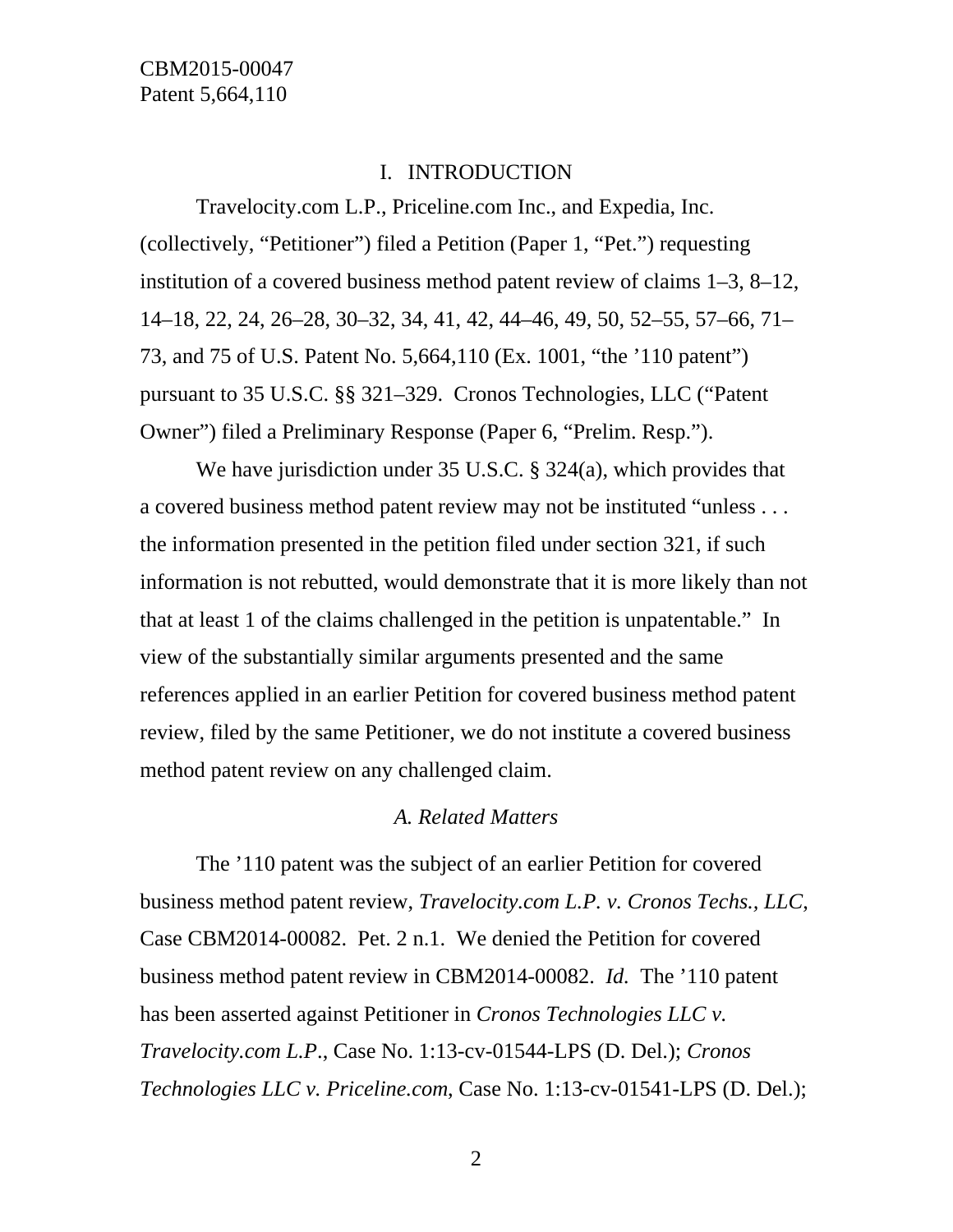$\overline{a}$ 

and *Cronos Technologies LLC v. Expedia Inc*., Case No. 1:13-cv-01538- LPS (D. Del.). Pet. 79.

# *B. Challenged Claims*

Petitioner challenges claims 1–3, 8–12, 14–18, 22, 24, 26–28, 30–32, 34, 41, 42, 44–46, 49, 50, 52–55, 57–66, 71–73, and 75 of the '110 patent in the present Petition.<sup>1</sup> Pet. 1. Claims 1, 22, and 45 are independent. Claims 2, 3, 8–12, and 14–18 depend from independent claim 1; claims 24, 26–28, 30–32, 34, 41, 42, and 44 depend from independent claim 22; and claims 46, 49, 50, 52–55, 57–66, 71–73, and 75 depend from independent claim 45. *See* Ex. 1001, col. 14, l. 46–col. 20, l. 52. Independent claim 1 is directed to a remote ordering terminal (*id.* at col. 14, l. 46–col. 15, l. 22), independent claim 22 is directed to a method for remote ordering (*id.* at col. 16, 1. 23– col. 17, l. 4), and independent claim 45 is directed to a remote ordering system (*id.* at col. 18, l. 29–col. 19, l. 14).

# *C. Asserted References and Declaration*

In the earlier and the present Petitions, Petitioner refers to the following references and declaration:

| Exhibit | References and Declaration                              |
|---------|---------------------------------------------------------|
| 1004    | U.S. Patent No. 5,347,632, issued to Filepp et al. on   |
|         | Sep. 13, 1994, from an application filed July 28, 1989  |
|         | ("Filepp")                                              |
| 1005    | Viescas, J., The Official Guide to the Prodigy Service, |
|         | Microsoft Press, 1991 (excerpted Introduction, Chs. 1,  |

<sup>&</sup>lt;sup>1</sup> Petitioner also challenged dependent claims 13, 23, 25, 33, 35, 36, and 43, but did not challenge claims 30, 45, 46, 49, 50, 52–55, 57–66, 71–73, and 75, in CBM2014-00082. CBM2014-00082, Paper 5, 1.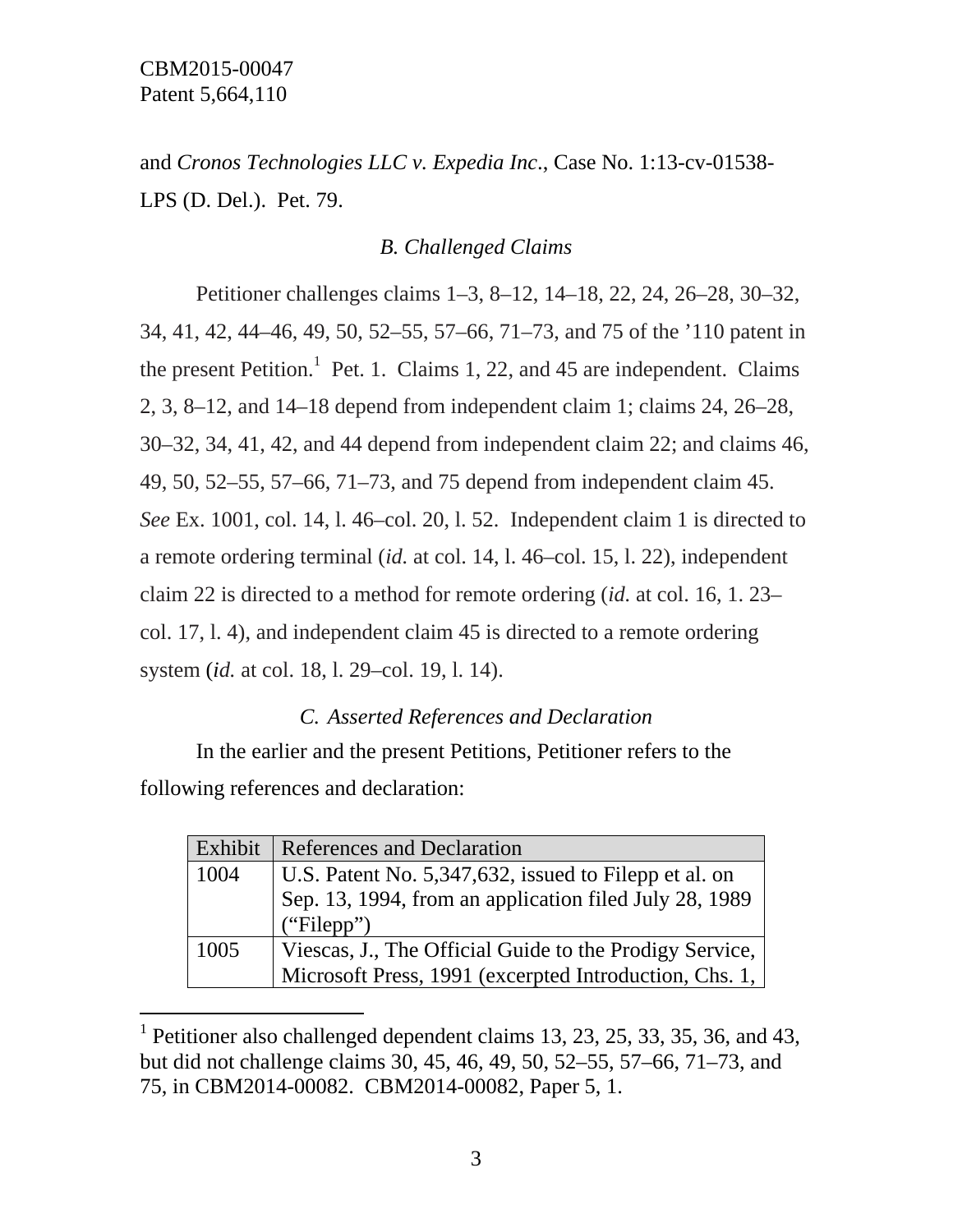CBM2015-00047 Patent 5,664,110

|      | 2, 6, and 7) ("Viescas")                           |
|------|----------------------------------------------------|
| 1006 | Peapod, Inc., Peapod User Manual v. 3.1, Aug. 1992 |
|      | ("Peapod")                                         |
| 1010 | U.S. Patent No. 4,654,482, issued to DeAngelis on  |
|      | Mar. 31, 1987 ("DeAngelis")                        |
| 1011 | Declaration of Richard Taylor, Ph.D. <sup>2</sup>  |

Pet. v.

 $\overline{a}$ 

# II. ANALYSIS

### *A. Covered Business Method Patent*

As in CBM2014-00082, Petitioner argues that the '110 patent describes a remote ordering system "that enables customers to order goods and services from merchants. . . . For example, claim 22 recites such a business method: identifying one or more products that a customer desires to purchase, obtaining information about the product, such as its price and placing an order for the item(s)." Pet. 2 (citing Ex. 1001, col. 1, ll. 5–47). Further, Petitioner contends that the method for remote ordering recited in challenged claim 22 of the '110 patent is not directed to a technological invention. *Id.* at 4–6. After considering the responsive arguments presented in Patent Owner's Preliminary Response (Prelim. Resp. 10–13), we remain persuaded that at least claim 22 of the '110 patent meets the "financial product or service" component of § 18(d)(1) of the Leahy-Smith America Invents Act ("AIA"), Pub. L. No. 112-29, § 18, 125 Stat. 284 (2011), and

<sup>&</sup>lt;sup>2</sup> With the exception of the addition of paragraphs 56–61 and certain revisions to paragraphs 25, 31, and 33, the Declaration of Richard Taylor, Ph.D. (Ex. 1011) filed with the present Petition is substantially the same as Dr. Taylor's Declaration (CBM2014-00082, Ex. 1011) filed with the earlier Petition.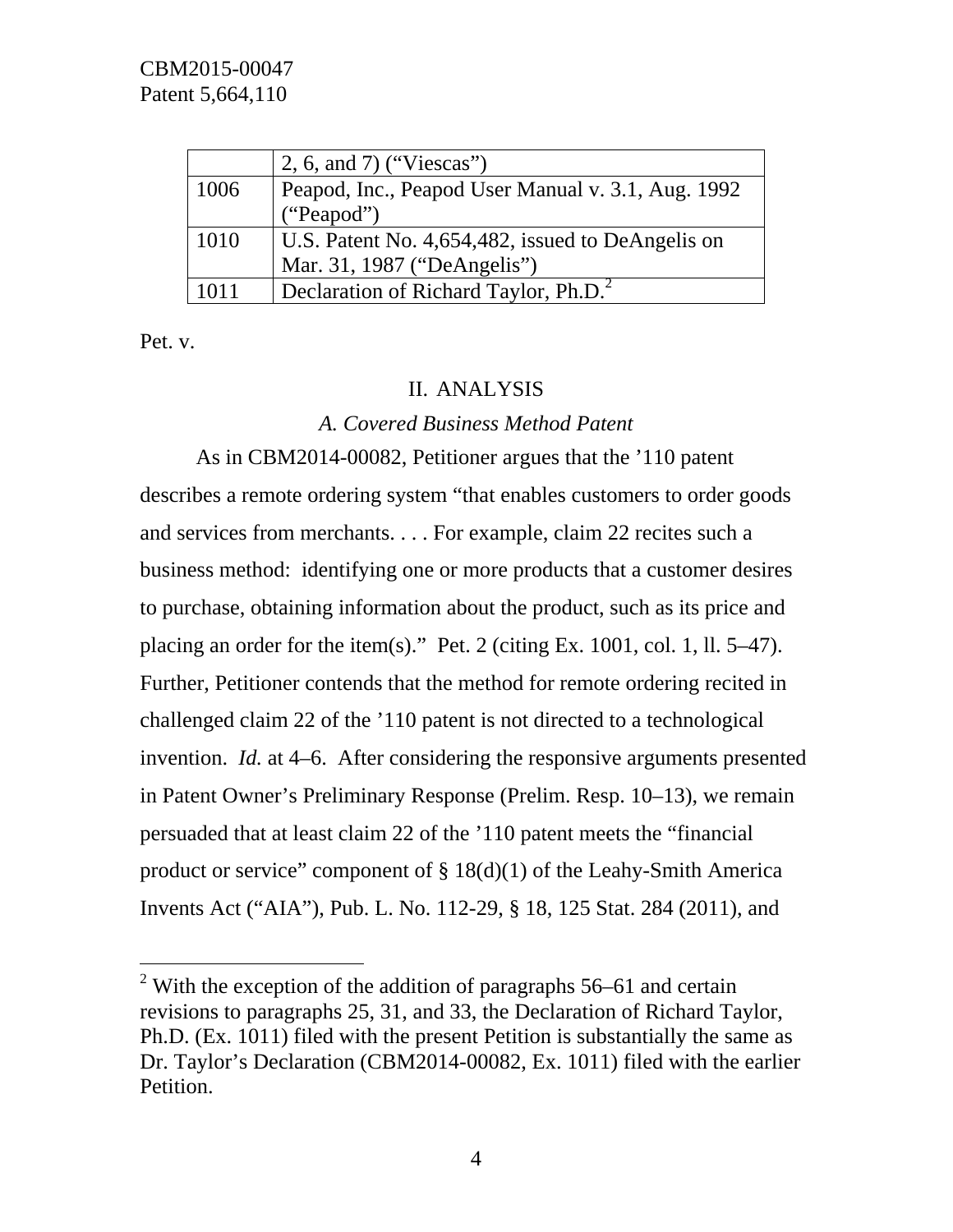-

was not distinguished over the applied art based on a novel and non-obvious technological feature. *See* CBM2014-00082, Paper 10, 9–13.

For purposes of this Decision, we are persuaded that at least challenged claim 22 of the '110 patent is directed to a covered business method, and, therefore, the '110 patent is eligible for review under AIA  $§ 18(d)(1).$ <sup>3</sup>

### *B. Claim Construction*

Our review of the claims of an expired patent is similar to that of a district court's review. *See In re Rambus, Inc.*, 694 F.3d 42, 46 (Fed. Cir. 2012). Therefore, the principles set forth by the Federal Circuit in *Phillips v. AWH Corp.*, 415 F.3d 1303, 1312, 1327 (Fed. Cir. 2005) (words of a claim "are generally given their ordinary and customary meaning" (quoting *Vitronics Corp. v. Conceptronic, Inc.*, 90 F.3d 1576, 1582 (Fed.Cir.1996)) as understood by a person of ordinary skill in the art in question at the time of the invention) are applied in such cases because the expired claims are not eligible for amendment. *See Visa, Inc. v. Stambler*, Case IPR2014-00694, slip op. at 7–8 (PTAB October 31, 2014) (Paper 10).

The '110 patent expired on December 14, 2014. Pet. 7. Therefore, we interpret any claim terms of the challenged claims according to the *Phillips* standard. Nevertheless, only terms that are in controversy need to be construed, and then only to the extent necessary to resolve the

 $3$  We also note that Patent Owner has charged Petitioner with infringing one or more claims of the '110 patent. Pet. 79. Petitioner certifies that it is not barred or estopped from challenging the claims on the grounds identified in its Petition. *Id.* at 2 (citing 37 C.F.R. § 42.302(b)). Patent Owner does not contest Petitioner's certification.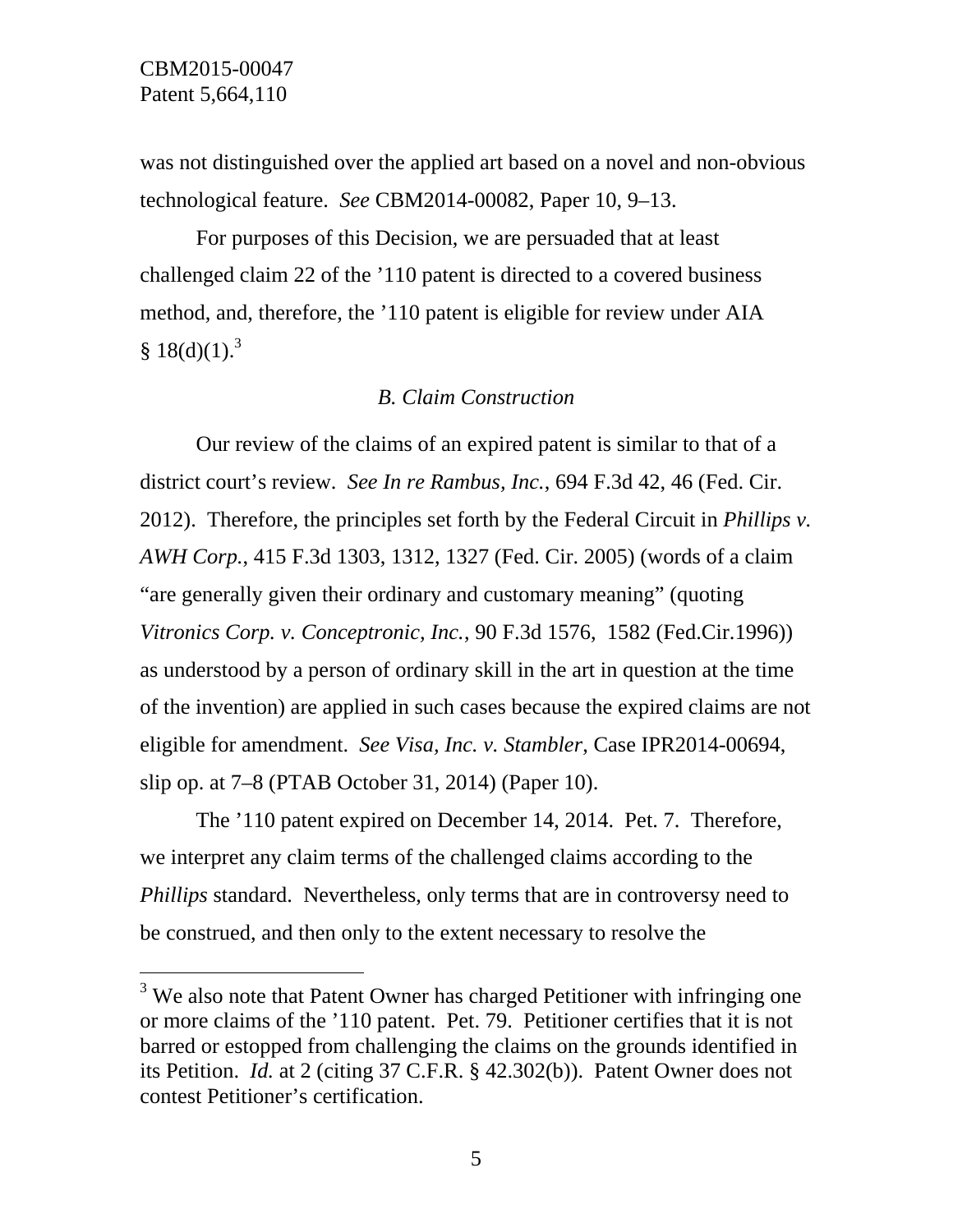CBM2015-00047 Patent 5,664,110

 $\overline{a}$ 

controversy. *Vivid Techs., Inc. v. Am. Sci. & Eng'g, Inc*., 200 F.3d 795, 803 (Fed. Cir. 1999). Here, because we reject the Petition without reaching the merits of Petitioner's grounds for unpatentability regarding the challenged claims, it is not necessary for us to construe any term of the challenged claims.<sup>4</sup>

# *C. 35 U.S.C. § 325(d)*

### *1. Overview*

We have discretion to decline to institute covered business method patent review. *See* 35 U.S.C. § 324(a). In particular, according to 35 U.S.C.  $§$  325(d),

[i]n determining whether to institute or order a proceeding under this chapter, chapter 30, or chapter 31, *the Director may take into account whether, and reject the petition or request because, the same or substantially the same prior art or arguments previously were presented to the Office*.

(Emphasis added.) In the present Petition, Petitioner seeks covered business method patent review of claims 1–3, 8–12, 14–18, 22, 24, 26–28, 31, 32, 34, 41, 42, and 44 of the '110 patent for a second time. Pet. 1; *see* CBM2014-

<sup>&</sup>lt;sup>4</sup> Petitioner's proposed constructions of the terms "pictorial representation," "unit price," "advertising . . . information," and "promotional information" are substantially identical in this Petition under the *Phillips* standard (Pet. 8– 9) to Petitioner's proposed constructions of those terms in its earlier Petition under the broadest reasonable interpretation standard (CBM2014-00082, Paper 5, 9, 12). Thus, to the extent any constructions are necessary, Petitioner proposes essentially the same constructions for these terms under either standard. *See* CBM2014-00082, Paper 5, 8–9 (Petitioner argued that we should look to Patent Owner's contentions in litigation regarding the '110 patent as evidence of the broadest reasonable interpretation for the claims.).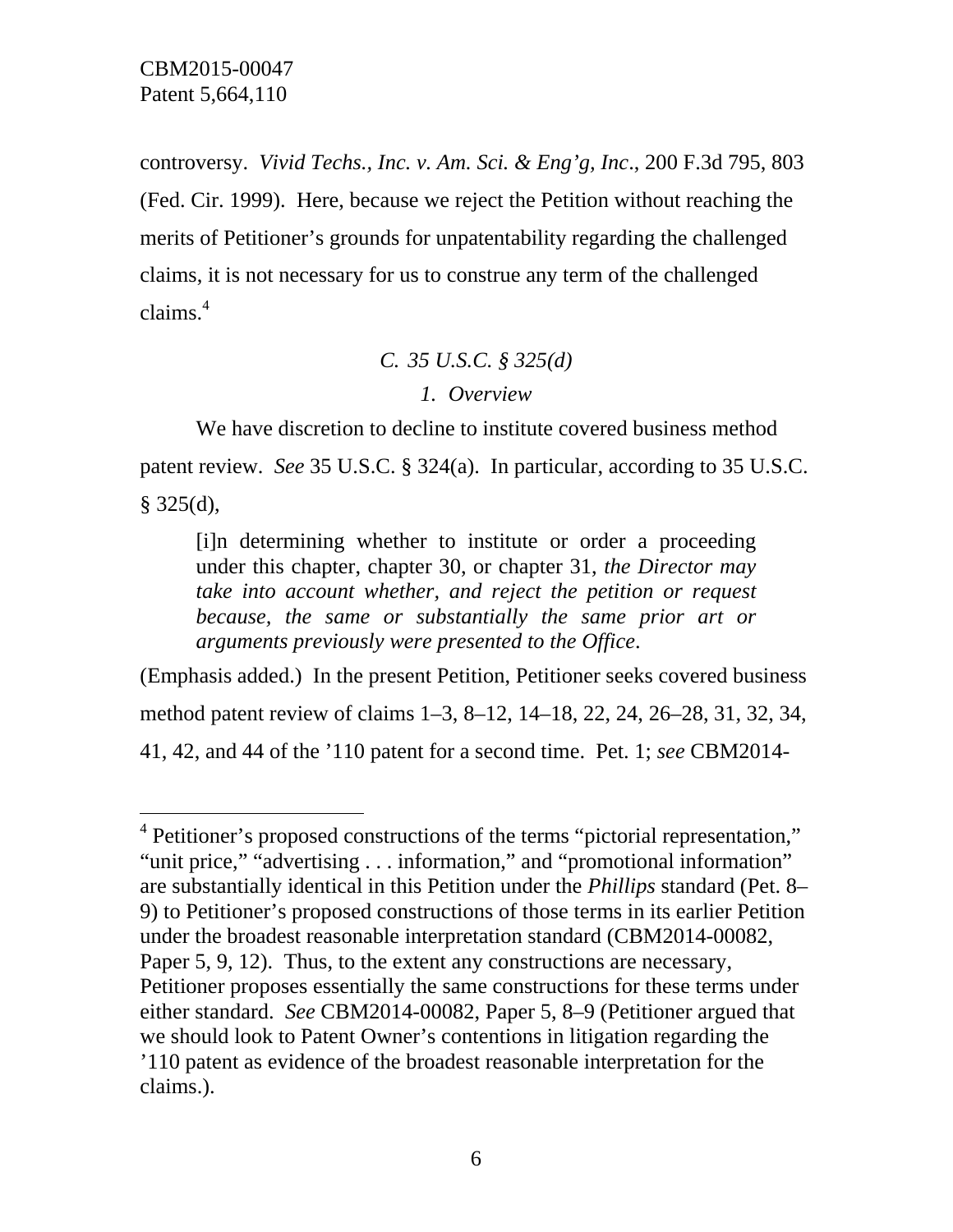00082, Paper 10, 20 (review declined). Petitioner does not address 35 U.S.C. § 325(d) directly, but acknowledges that it previously challenged these claims in the earlier Petition. Pet. 2 n.1. Nevertheless, Petitioner argues that

[t]he present petition presents different legal arguments than those that were previously submitted and addresses the reasons relied on by the Board for not instituting CBM review [in CBM2014-00082], *although the same references are relied on*. In addition, the present petition adds claims that have been asserted by [Patent Owner] against the Petitioner[].

*Id.* (emphasis added). Patent Owner disagrees and contends that, not only does Petitioner rely on the same references, but that Petitioner makes substantially the same arguments in the present Petition that it raised in the earlier Petition. Prelim. Resp. 2–7. Consequently, Patent Owner contends that we should not institute covered business method patent review. *Id.*

### *a. The Earlier Petition—CBM2014-00082*

In its earlier Petition in CBM2014-00082, Petitioner's grounds of unpatentability were based on Viescas and Peapod in combination with Filepp and/or DeAngelis. CBM2014-00082, Paper 5, 16. In particular, Petitioner asserted "[w]hile these [Viescas, Filepp, and Peapod] *individually* may render the claims unpatentable, Petitioner[] rel[ies] on 35 U.S.C. § 103[(a)] to simplify the number of grounds for trial." *Id.* at 18 (emphasis added). Therefore, Petitioner challenged the patentability of claims 1–3, 8– 19, 22–28, 31–36, and 41–44 of the '110 patent based only on the following three grounds of unpatentability: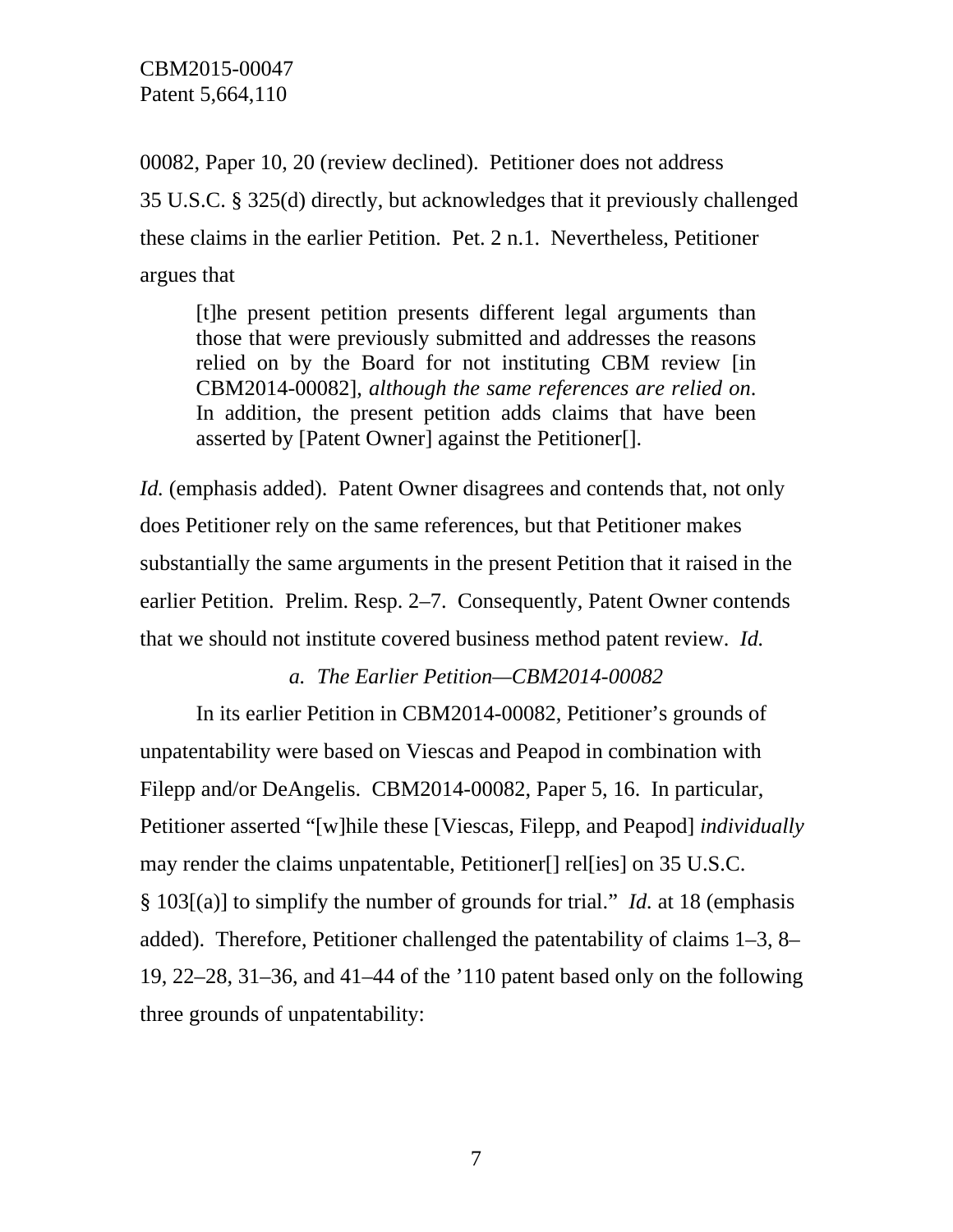| <b>References</b>           | <b>Basis</b> | <b>Claims Challenged</b>                    |
|-----------------------------|--------------|---------------------------------------------|
| Viescas, Filepp, and Peapod |              | $\S$ 103(a)   1–3, 8–15, 17–19, 22, 24, 26– |
|                             |              | 28, 31-36, 41, and 43-44                    |
| Viescas, Filepp, Peapod,    |              | $\S 103(a)$   1–3, 8–19, 22–28, 31–36, and  |
| and DeAngelis               |              | $41 - 44$                                   |
| Viescas, Peapod, and the    |              | $\S 103(a)$   1–3, 8–19, 22–28, 31–36, and  |
| admitted prior art of       |              | $41 - 44$                                   |
| DeAngelis                   |              |                                             |

# CBM2014-00082, Paper 10, 9.

Although Petitioner did not challenge claims 1–3, 8–19, 22–28, 31– 36, and 41–44 as allegedly indefinite in the earlier Petition, Petitioner did argue that, with respect to the term "communications means," this term was to be construed under 35 U.S.C. § 112(f) (*see* CBM2014-00082, Paper 5, 13), and the portions of the Specification of the '110 patent, upon which Patent Owner relies to disclose the structure that performs the communication function, do not describe sufficient structure (*see id.* at 14). Consequently, Petitioner argued that, "*to the extent that the claim can even be construed*, the cited prior art teaches that all of the recited functions are performed and that there is a modem engaged in the telephonic serial data transfer." CBM2014-00082, Paper 5, 14 (emphasis added).

In CBM2014-00082, we determined that, *inter alia*, Petitioner failed to establish that it is more likely than not that Petitioner would prevail in showing unpatentability of claims  $1-3$ ,  $8-19$ ,  $22-28$ ,  $31-36$ , and  $41-44$ based on Viescas and Peapod in combination with Filepp and/or DeAngelis. CBM2014-00082, Paper 10, 16–20.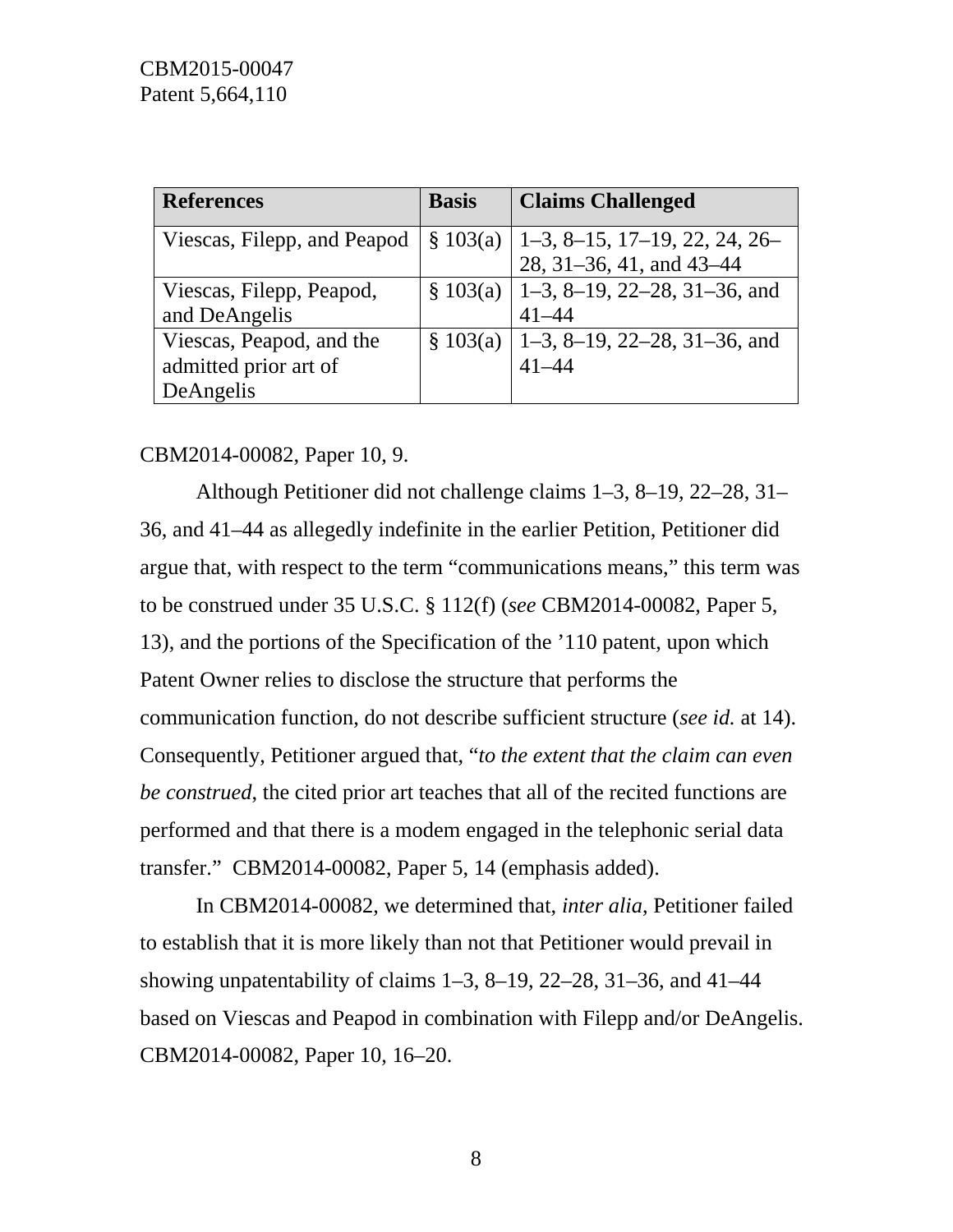l

# *b. The Present Petition—CBM2015-00047*

In its Petition in CBM2015-00047, Petitioner challenges claims 1–3, 8–12, 14–18, 22, 24, 26–28, 30–32, 34, 41, 42, 44–46, 49, 50, 52–55, 57–66, 71–73, and 75 of the '110 patent on the following four grounds.

| <b>References</b>                 | <b>Basis</b>             | <b>Claims Challenged</b>         |
|-----------------------------------|--------------------------|----------------------------------|
| Peapod                            | $\S$ 102(a) <sup>2</sup> | $1-3, 8-12, 14-18, 22, 24, 26-$  |
|                                   |                          | 28, 30–32, 34, 41, 42, 44–46,    |
|                                   |                          | 49, 50, 52–55, 57–66, 71–73,     |
|                                   |                          | and $75$                         |
| Viescas, Filepp, and              | \$103(a)                 | $1-3, 8-12, 14, 15, 17, 18, 22,$ |
| Peapod, alone or in               |                          | 24, 26–28, 30–32, 34, 41, 44–    |
| combination with                  |                          | 46, 49, 50, 52–55, 57–66, 71,    |
| DeAngelis                         |                          | 72, and 75                       |
| Peapod and DeAngelis <sup>6</sup> | \$103(a)                 | 16, 42, and 73                   |
| None                              | \$112(f)'                | $1-3, 8-12, 14-18, 22, 24, 26-$  |
|                                   |                          | 28, 30–32, 34, 41, 42, 44–46,    |
|                                   |                          | 49, 50, 52–55, 57–66, 71–73,     |
|                                   |                          | and 75                           |

<sup>5</sup> Petitioner *asserts* that the challenged claims are anticipated by Peapod under 35 U.S.C. § 102*(a)* (Pet. 7), but *argues* that that those claims are anticipated by Peapod under 35 U.S.C. § 102*(b)* (*id.* at 19–41).

 $6$  Petitioner does not identify this as a separate ground, but it appears to be distinct from the anticipation ground based on Peapod and the other obviousness ground. *See* Pet. 58, 68, 78.

 $<sup>7</sup>$  Although Petitioner asserts that the challenged claims are unpatentable</sup> under 35 U.S.C. § 112(f) (Pet. 7), this section is not applicable to the '110 patent, which issued before September 16, 2012. Here, we understand Petitioner to challenge the listed claims as indefinite under 35 U.S.C. § 112, ¶ 2, in view of their alleged failure to satisfy the requirements of 35 U.S.C. § 112, ¶ 6. *See, e.g.*, *Noah Sys., Inc. v. Intuit Inc.*, 675 F.3d 1302, 1311 (Fed. Cir. 2012).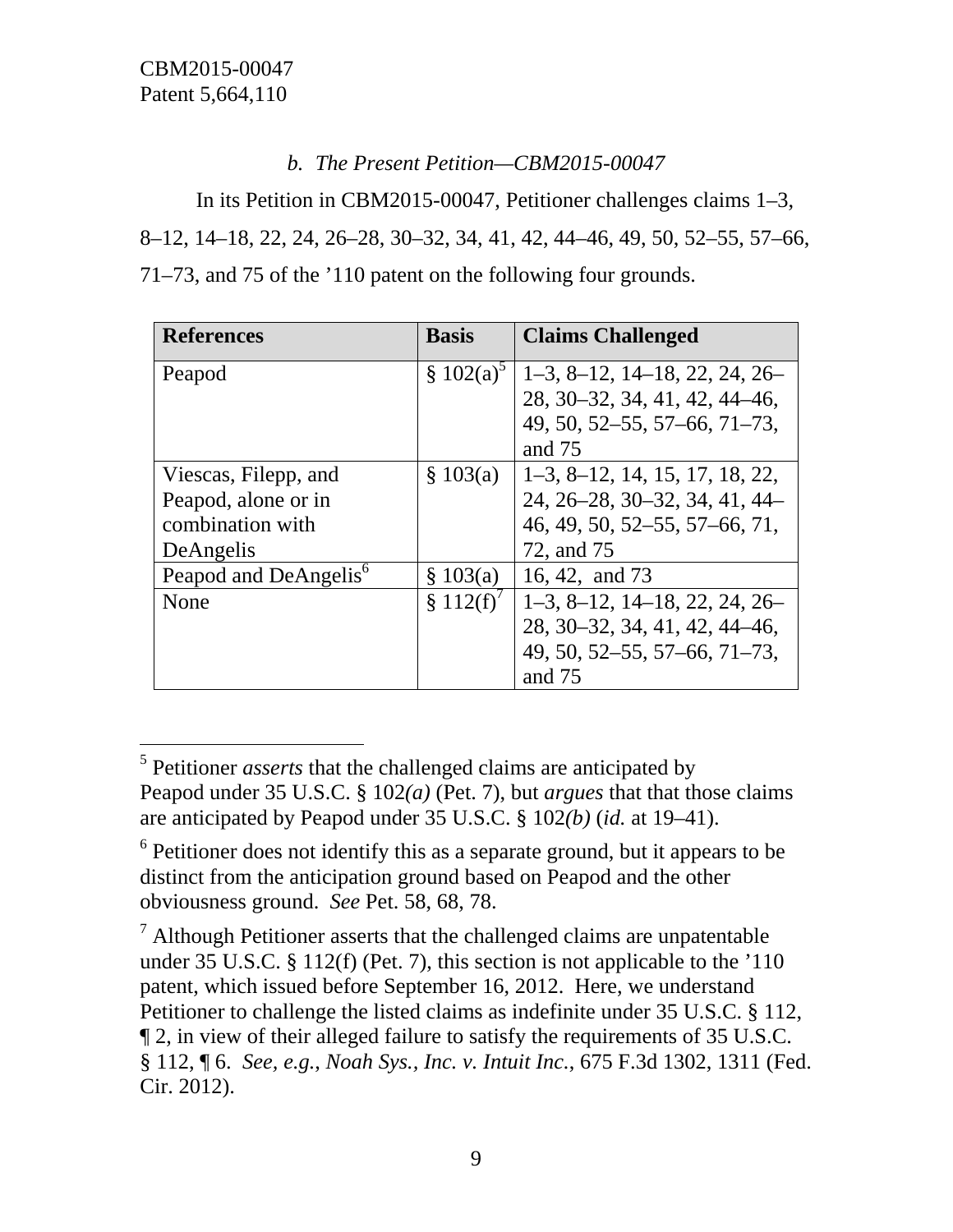Pet. 7, 58, 68, 78.

### *2. Analysis*

We have considered the papers filed in the present Petition, as well as the papers filed in the request for covered business method patent review in CBM2014-00082. Based on the circumstances before us, we decline to institute review. *See* 35 U.S.C. § 324(a) (institution is discretionary, not mandatory). We approach our discretion to decline review on a case-bycase basis. *Conopco, Inc. v. The Procter & Gamble Co.*, Case IPR2014- 00628, slip op. at 10 (PTAB Oct. 20, 2014) (Paper 21).

As noted above, according to 35 U.S.C. § 325(d), we may reject the present Petition because "the same or substantially the same prior art *or* arguments previously were presented to the Office" in the earlier Petition. (Emphasis added.) Here, Petitioner acknowledges that the *same* references are applied in the earlier and the present Petitions. Pet. 2 n.1; *see* Prelim. Resp. 3. On that basis alone, we may exercise our discretion and decline to institute covered business method patent review.

Nevertheless, we also are persuaded that Petitioner asserts the same or substantially the same arguments in the present Petition that were asserted in the earlier Petition. First, although the Petitioner asserts that Peapod anticipates the challenged claims in the present Petition (Pet. 7), Petitioner asserted that each of Viescas, Filepp, and Peapod "individually may render the claims unpatentable" in the earlier Petition. CBM2014-00082, Paper 5, 18. Moreover, as we noted in the Decision on Institution in CBM2014- 00082, Petitioner argued in the earlier Petition that "each of the references— Viescas, Filepp, and Peapod—teaches or suggests all of the limitations of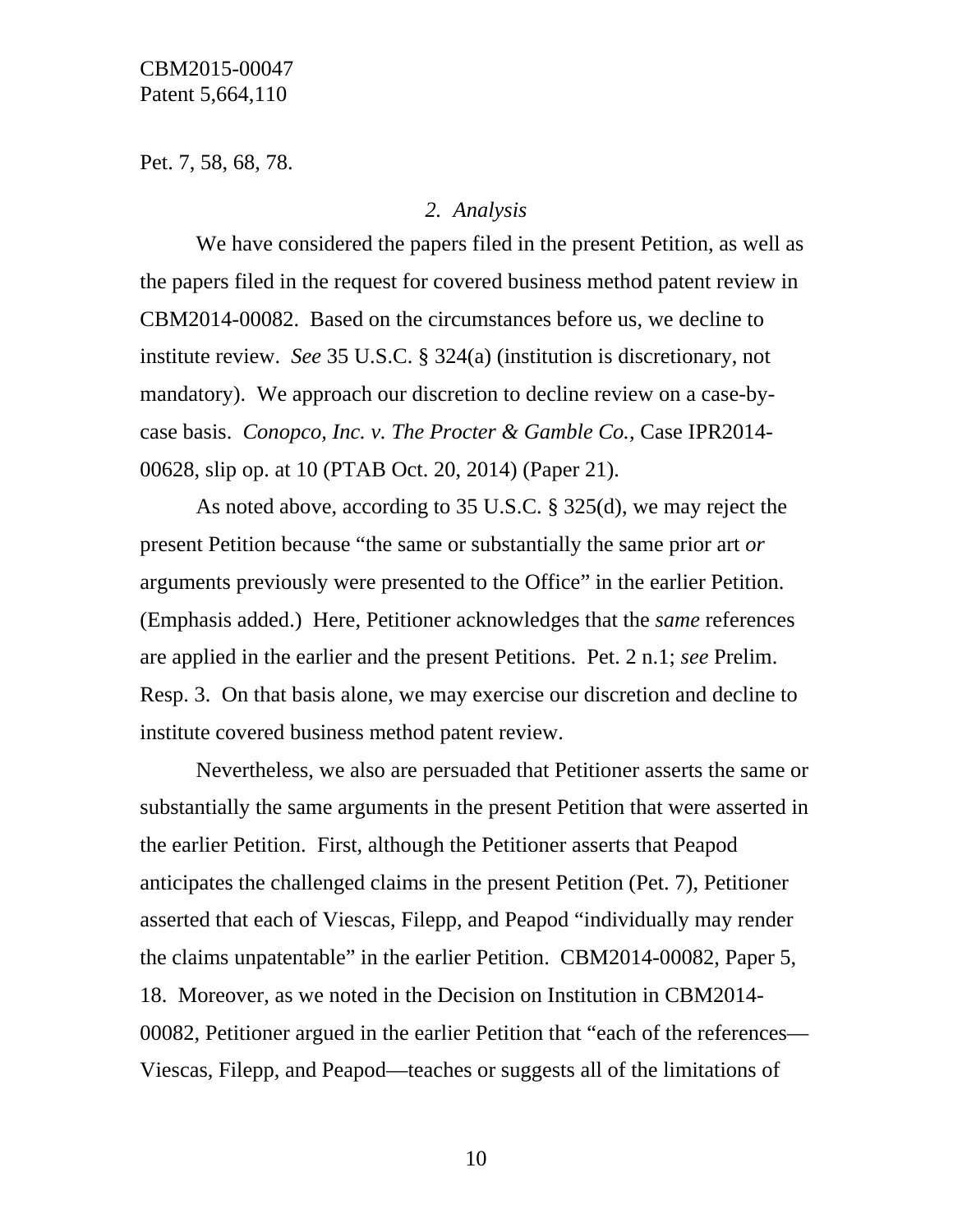each of independent claims 1 ([CBM2014-00082, Paper 5,] 25–30) and 22 (*id.* at 42–51)." CBM2014-00082, Paper 10, 17–18. Second, with the exception of claims 16 and 42, Petitioner's ground for challenging 1–3, 8– 12, 14, 15, 17, 18, 22, 24, 26–28, 30–32, 34, 41, and 44 in the present Petition is based on the same combination of references used to challenge those claims in the earlier Petition. *Compare* Pet. 42–78 *with* CBM2014- 00082, Paper 5, 20–75. In the present Petition, however, Petitioner allegedly "presents different legal arguments than those that were previously submitted and addresses the reasons relied on by the Board for not instituting CBM review [in CBM2014-00082]." Pet. 2 n.1. We are not persuaded by Petitioner's unsupported contention, however, that the present Petition presents "*different* legal arguments." Instead, for the reasons set forth above, in the present Petition, Petitioner simply recasts the facts in the context of the same legal arguments. *See* Prelim. Resp. 6–8.

Regarding claims 16 and 42, in the present Petition, Petitioner relies solely on Peapod, instead of Viescas and Peapod, in combination with DeAngelis. *Compare* Pet. 58, 68 *with* CBM2014-00082, Paper 5, 75–76. This alteration of the argument raised in the earlier Petition is consistent with Petitioner's reliance on Peapod to anticipate the challenged claims in the present Petition and its statement in the earlier Petition that Peapod *individually* teaches all of the limitations of claims 1 and 22. Thus, Petitioner's argument based on the combination of Peapod and DeAngelis is substantially the same as an argument presented in the earlier Petition.

Although Petitioner challenges additional claims in the present Petition, Petitioner does not argue that these additional claims could not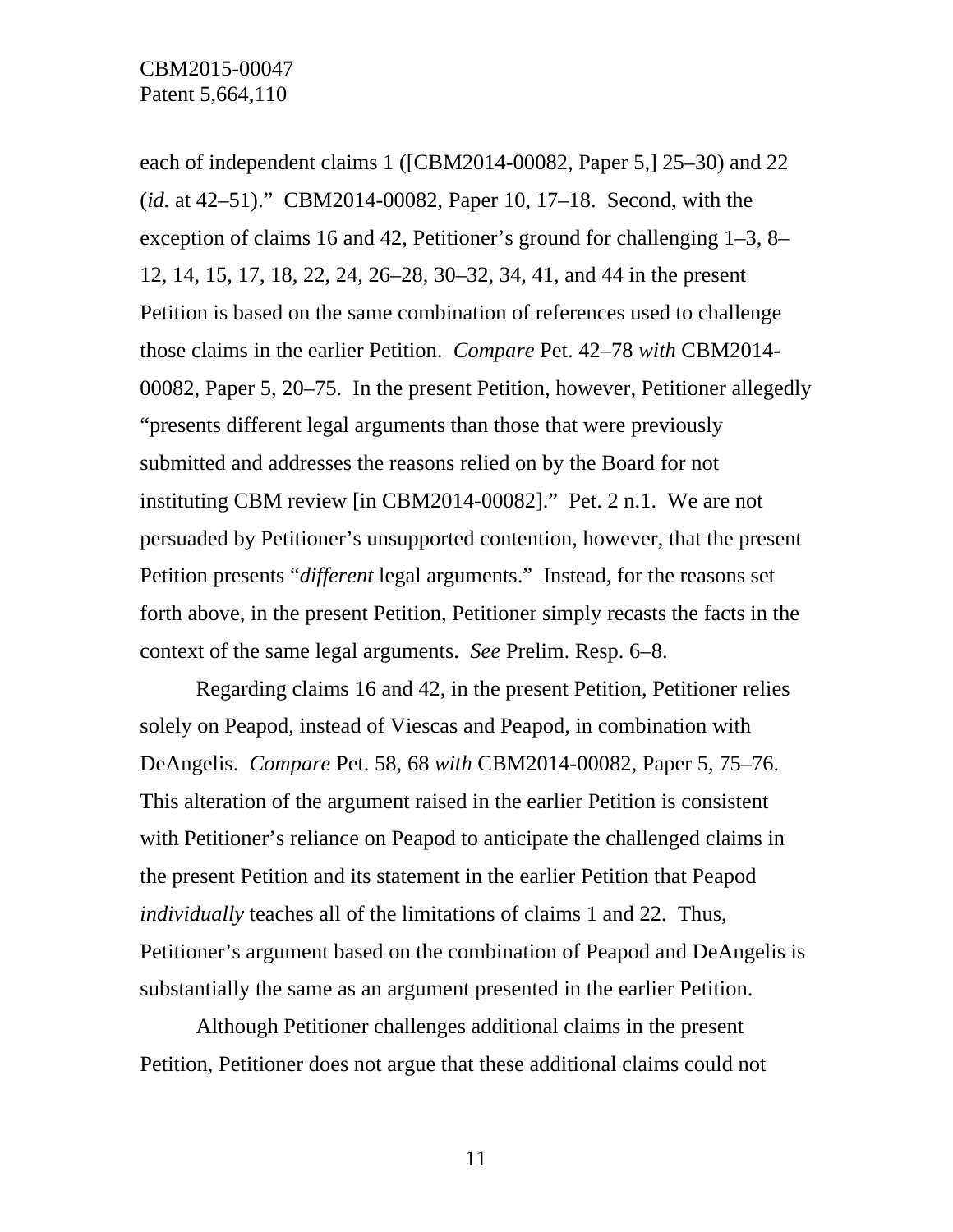$\overline{a}$ 

have been challenged in the earlier Petition or explain why the claims were not challenged in the earlier Petition. Pet. 2 n.1 ("In addition, the present petition adds claims that have been asserted by Cronos against the Petitioners."). Moreover, as with the claims challenged in the earlier Petition, Petitioner asserts substantially the same arguments based upon the same references against all of the challenged claims.<sup>8</sup>

Petitioner did not assert expressly that the challenged claims in the earlier Petition are indefinite, but Petitioner asserted that the term "communications means" should be construed according to 35 U.S.C. § 112(f) and clearly suggested that the Specification of the '110 patent may be inadequate to disclose sufficient structure for performing the recited function of the term "communication means." *See* CBM2014-00082, Paper 5, 14 ("to the extent that the claim can even be construed"). Consequently, the indefiniteness ground directed to claims 1–3, 8–12, 14–18, 22, 24, 26– 28, 30–32, 34, 41, 42, 44–46, 49, 50, 52–55, 57–66, 71–73, and 75 in the present Petition amounts to a second bite at the apple for Petitioner, and Petitioner seeks to step back from the construction of the term "communications means" that it adopted in the earlier Petition. *See* CBM2014-00082, Paper 5, 13–14. We are not persuaded that allowing Petitioner to begin a second proceeding now to argue a claim deficiency of

<sup>&</sup>lt;sup>8</sup> In the Declarations filed with the earlier and the present Petitions, Dr. Taylor states that "[f]or the task at hand, I have reviewed the '110 Patent, particularly claims 1–3, 8–19, 22–28, 31–36 and 41–44." Ex.1011  $\P$  6; CBM2014-00082, Ex. 1011 ¶ 6. We note, however, that claims 13, 23, 25, 33, 35, 36, and 43 are not challenged in the present Petition. Pet. 1; *see supra* 3 n.1.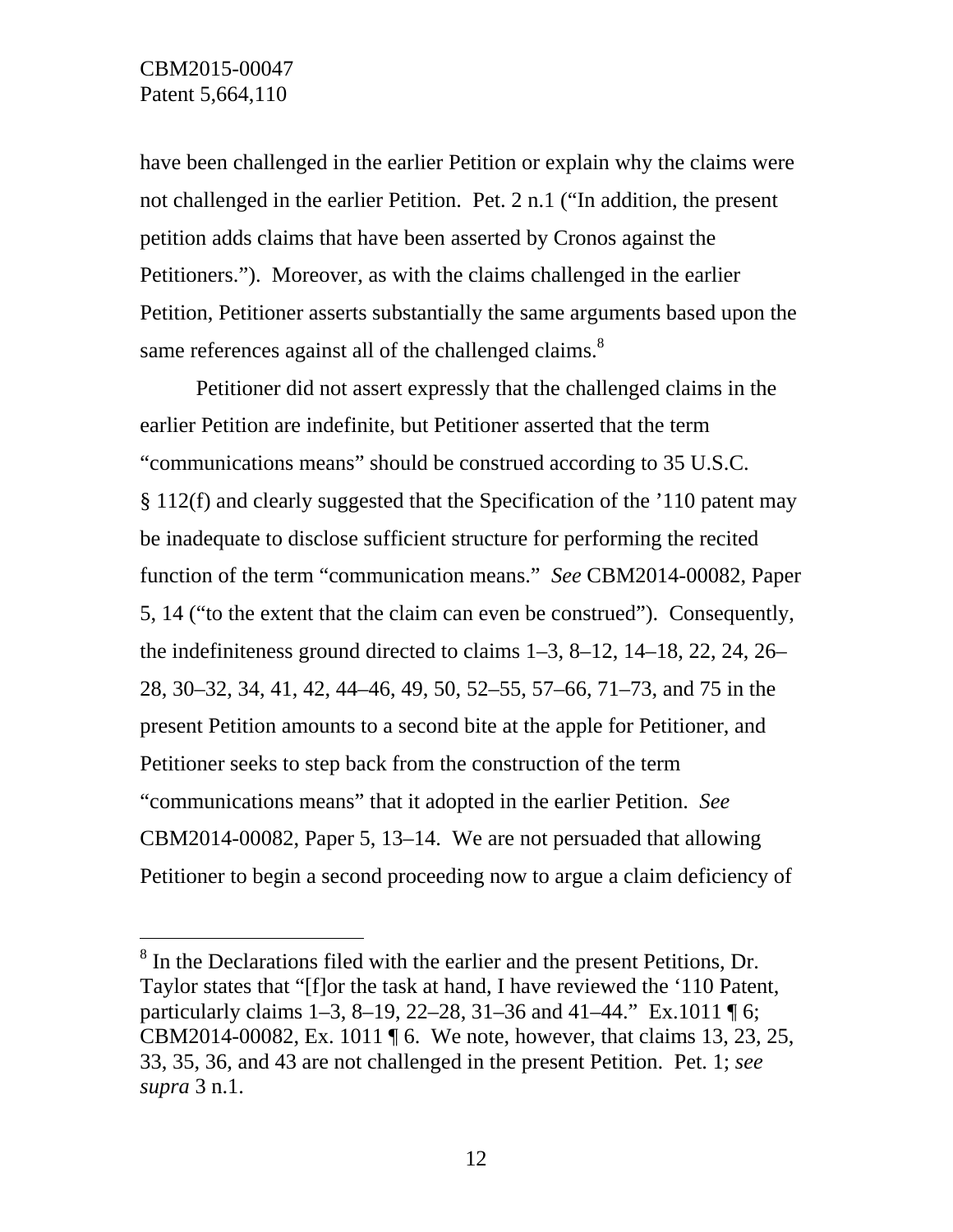which it was aware, but did not assert in the earlier Petition, is an appropriate circumstance in which to grant covered business method patent review. *Id.*; *see ZTE Corp. v. ContentGuard Holdings, Inc.*, Case IPR2013- 00454, slip op. at 5–6 (PTAB Sept. 25, 2013) (Paper 12) ("The Board is concerned about encouraging, unnecessarily, the filing of petitions which are partially inadequate.").

For the reasons set forth above, we are persuaded that Petitioner's arguments in the present Petition are substantially the same as the arguments in its earlier Petition. We construe our rules to ensure "the just, speedy, and inexpensive resolution of every proceeding." 37 C.F.R. § 42.1(b). Requiring Patent Owner to respond to multiple assertions of substantially the same arguments based on the same references is inconsistent with such a "just, speedy, and inexpensive resolution." *See* Prelim. Resp. 2–3. Moreover, a decision on a petition for covered business method review is not simply part of a feedback loop by which a petitioner may perfect its challenges through a subsequent filing. *See id.* at 3–4 ("In other words, Petitioners have attempted to overcome the reasons provided by the Board in its denial of their previous petition. Presumably, if this present petition is rejected on the merits, Petitioners would simply file yet another petition for a CBM review that (again) attempts to address any reasons for denial articulated by the Board.").

Under these circumstances, we exercise our discretion under 35 U.S.C. § 325(d) to reject the Petition because the same references and substantially the same arguments were presented previously to the Board.